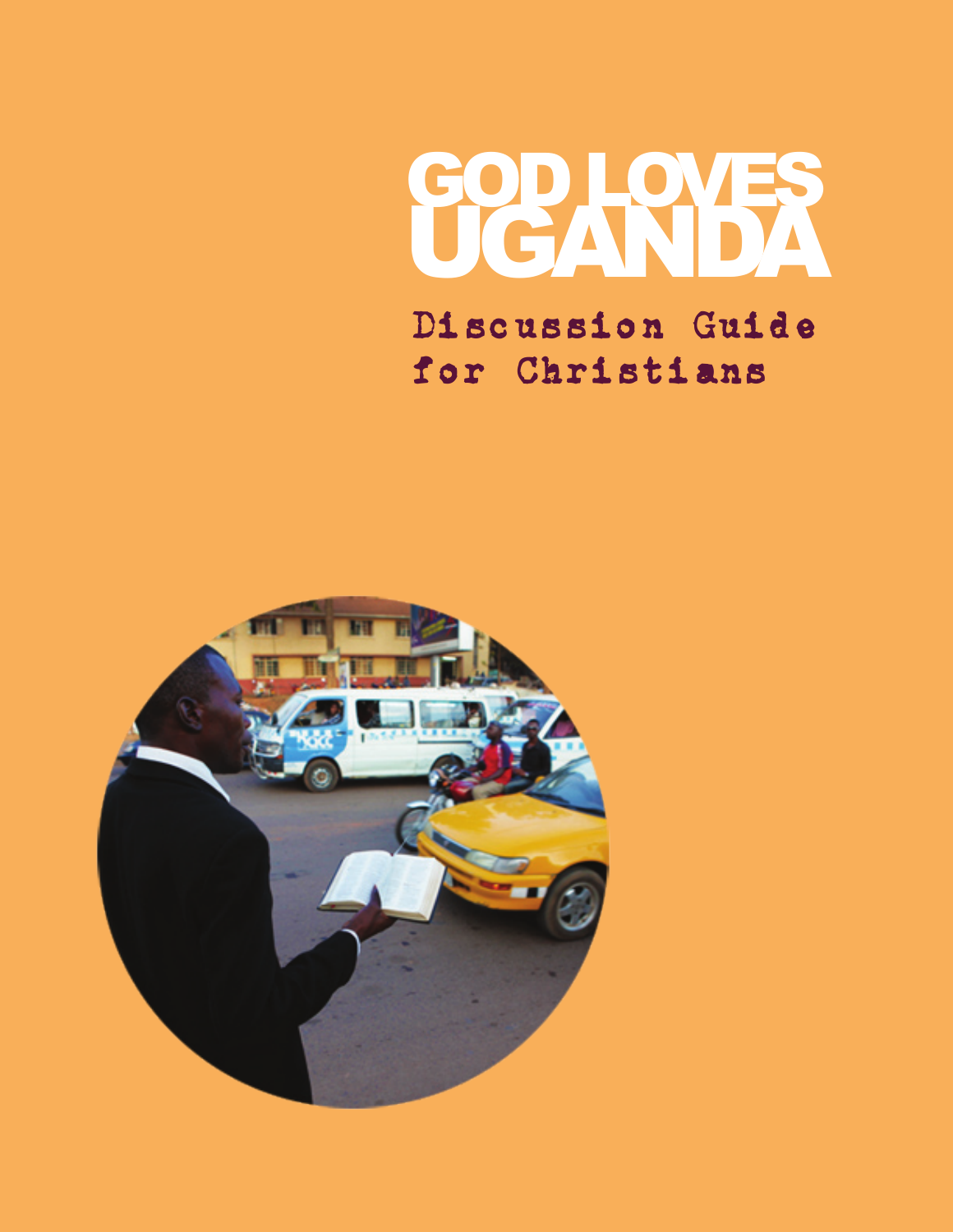# Introduction

*Please introduce your screening by reading this paragraph to your audience.*

*God Loves Uganda* examines the influence of American evangelical Christians in Uganda. Focusing primarily on the ministries of the International House of Prayer ("IHOP"), the film explores how the propagation of fundamentalist Christianity impacts African societies.

It challenges Christians in North America to evaluate the consequences of their international ministries and the potentially harmful effects that could result from their efforts.

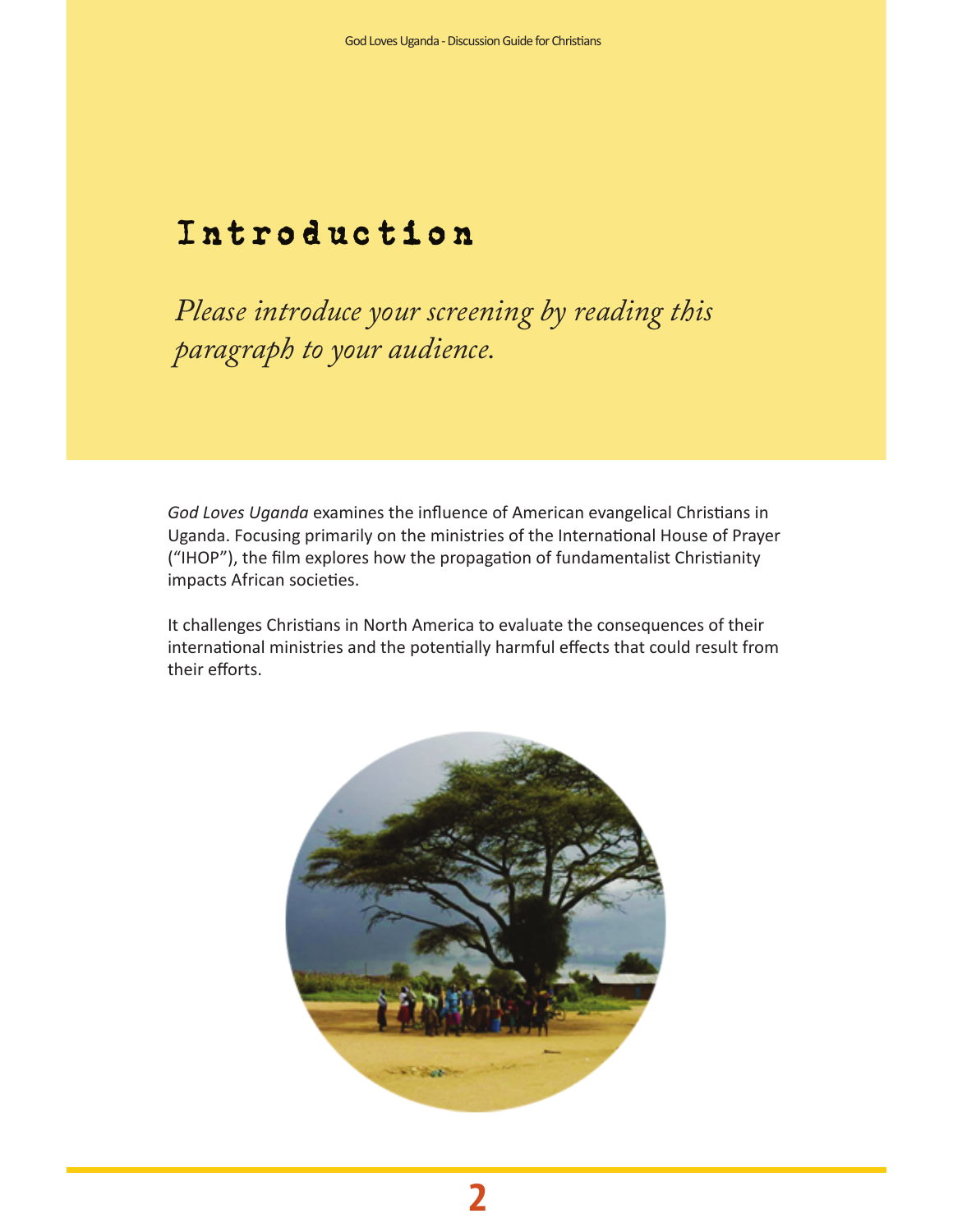# Context

*Consider using this section as an extended introduction to the film or as a way to frame the discussion following the screening. If you are short on time, you can print this out for your audience or email it to them in advance of the screening.*

The growth of Christianity in Asia, Africa, Latin America, and the Pacific Islands, especially in the past forty years, has transformed the global face of Christianity. Today, a typical Christian is now a woman of color who lives outside of the West, is under the age of thirty, and probably worships at a Charismatic or Pentecostal church. These demographic and spiritual shifts within Christianity have forged new kinds of relationships between some Christians in North America and those outside of the West, as Christianity is now be more trans-national and global than ever before.

In these relationships, North American Christians often view African Christians as the vibrant preservers of conservative Christianity amidst a Western church that is in moral decay and numerical decline. Since the late 1990s, matters of sexuality in particular have often provided "the line in the sand," demarcating differences between the burgeoning Christian churches of Sub-Saharan Africa and those of the "liberal" or "decrepit" West. As Lou Engle states in *God Loves Uganda*: "The West has been in a decline, but right now I think Africa is the firepot of spiritual renewal and revival."

It is within this context that concerns over neo-colonialism (colonialism in a "new," modern guise) have come to the fore. Through their missionary work, Christians in North America can exercise undue power and control over the state of their target country, via financial backing, political connections, and the provision of social services. Examining the role of the Church within these neo-colonial networks is therefore critical to investigations into Christianity's contemporary global dynamics.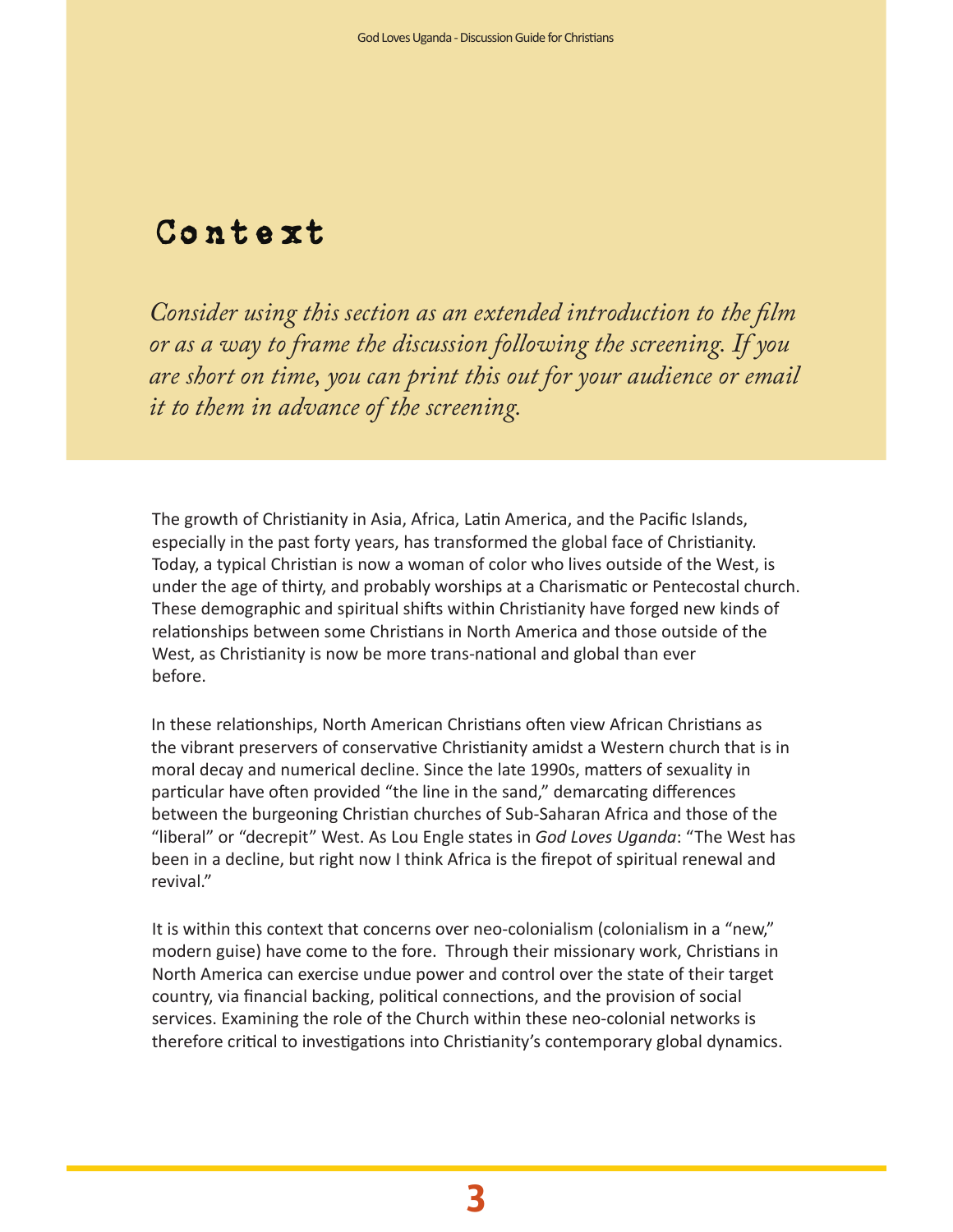# Opening up discussion

*Give your audience a few minutes to collect themselves at the end of the screening and then begin your discussion. Below you will find suggested questions organized by theme to help guide your discussion.* 

*You might start with personal questions:* 

- Which scene in the film best expresses your Christian convictions? Why?
- Did the film give you insight into your own or another Christian tradition? If your Christian tradition was depicted in the film, what are your reactions to the way it was portrayed?
- Were there any particular theological themes in the film that stood out to you? If so, which ones?

# THEME 1: PRAYER (ISAIAH 56:7)

Prayer is an important way the American Christians in the film cultivate relationships and a sense of connection with Uganda and Ugandan Christians. One IHOP missionary, Louise, described her mission as "depositing her spiritual DNA" of prayer and worship in Uganda.

# Discussion Questions:

- Based on the film, how would you describe that "spiritual DNA" and the consequences of that type of thinking?
- Compare the scenes of Lou Engle's "The Call" in Uganda with that of Bishop Senyonjo's benediction at David Kato's funeral. How does each convey the power of prayer, for good or harm?
- If you have traveled overseas and joined with Christians in worship and prayer, how did your experiences compare with those depicted in the film?

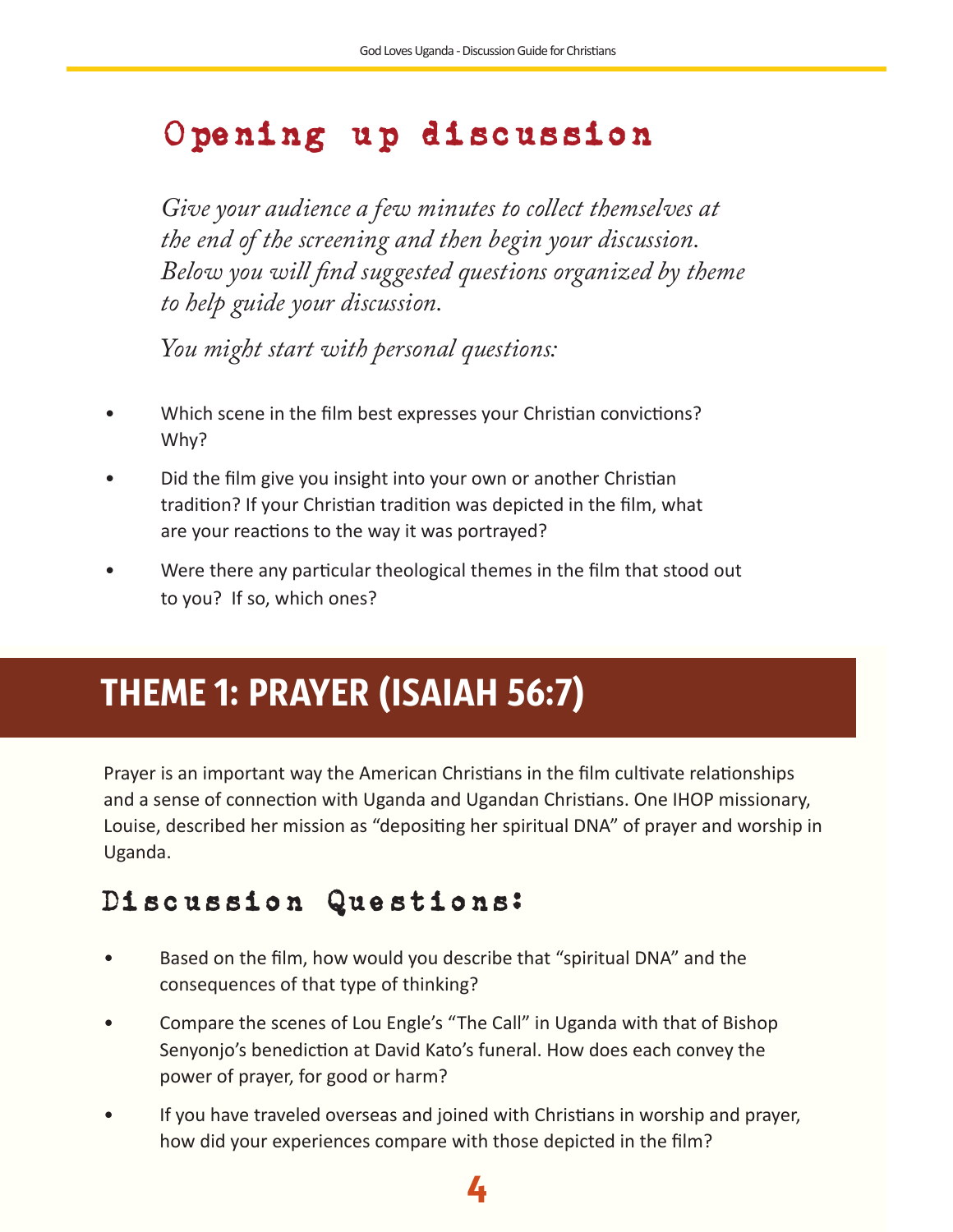# THEME 2: "GOOD NEWS" OR CULTURE WARS? (MATT. 28:19-20)

The IHOP church, like many Christian churches, wishes to help fulfill the Great Commission by sending short-term missionaries and training local Christians to share the "good news" of Jesus Christ.

Rev. Kapya Kaoma, on the other hand, states towards the end of God Loves Uganda:

"For the majority of U.S. conservatives, sharing the good news has nothing to do with the Christian gospel, but American culture wars. That is what is driving their activities across the world. Where they can get, they will get there. Where they cannot get, they will send Africans."



### Discussion Questions:

- What is your response to the tension between these two perspectives?
- If you have been on mission trips, how does Rev. Kaoma's statement compare to your experiences and relationships with the local people with whom you worked?
- How might your own understanding of the Good News/Gospel be influenced by the culture in which you grew up? Consider both positive/constructive and negative dimensions of this influence.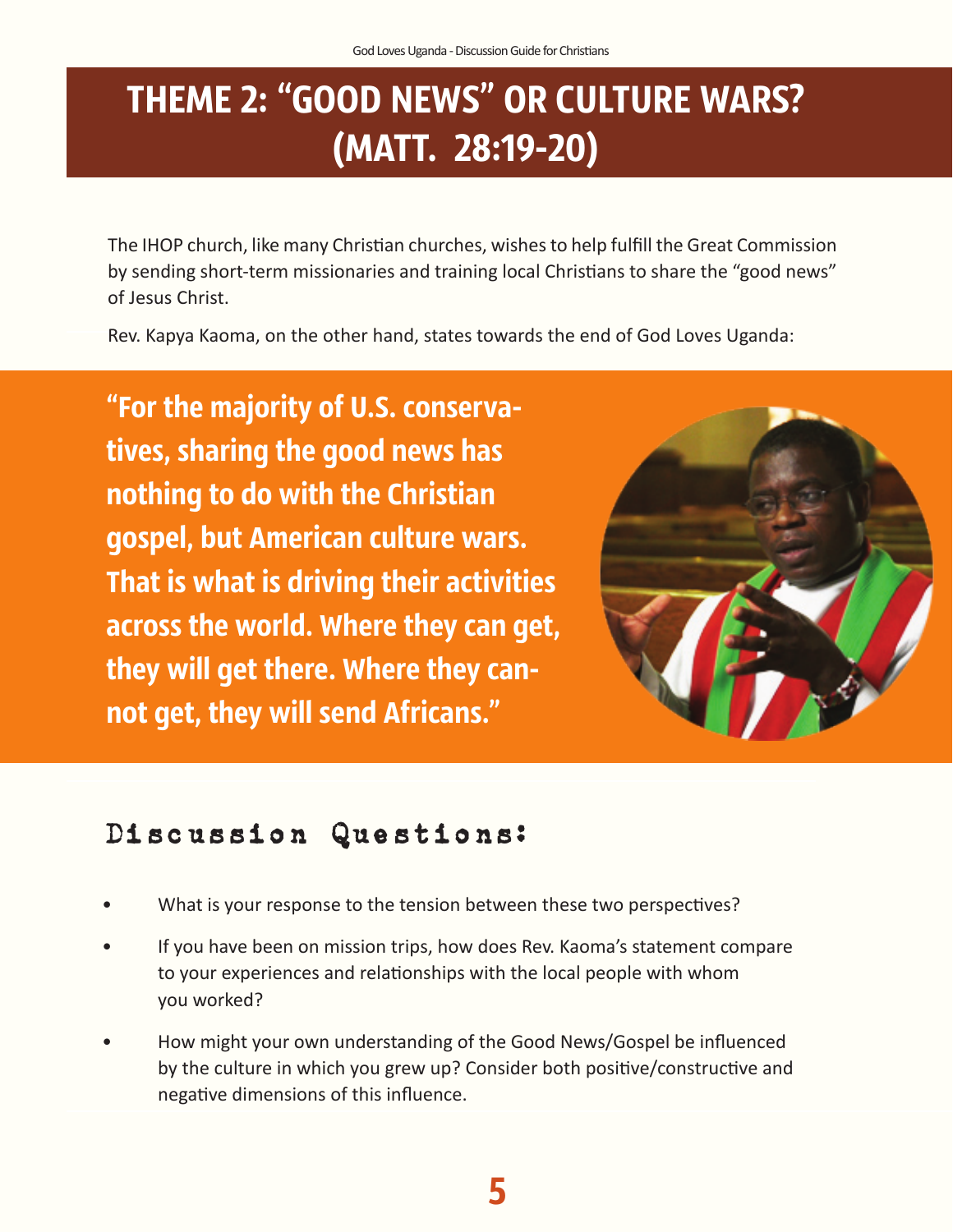# THEME 3: "RECRUITMENT" vs. "DISCIPLESHIP" (LUKE 18:15-17)

Uganda is one of the youngest countries in the world, with 50% of its population under the age of 15. The film explores the tensions surrounding the forces of change that are competing for the youth of Uganda. Consider some examples in the questions below.

#### hit anis sequasp ersped ut labor modit et pro elicia netur auditem re peri Discussion Questions:

- A young Ugandan evangelist in the film described himself as "part of the army that IHOP is raising up." Do you think there is a connection between this militant *Ebitiusam dolupta tentio corro totatatur?* conception of Christianity and the anti-LGBT legislation and violence that were described in the film?
- $\text{div}$ ? • What do you think of Pastor Ssempa's claim about the alleged "recruitment" of children into homosexuality?
- tati andion nonsectotas ent fugitis cum ea dolupta porehendi repuditio. • How about David Kato's statement that Ugandans have been "indoctrinated" from when they are very young to hate these [LGBT] people"?
- How do various Christians featured in the film use language of "recruitment" and language of "discipleship"? How do you distinguish between these two  $\frac{1}{100}$  identical in understanding  $\frac{1}{100}$  in understanding  $\frac{1}{100}$  in  $\frac{1}{100}$ concepts? Discuss the challenges, dangers, and possibilities of Christ's "Great" Commission" to "make disciples of all nations."

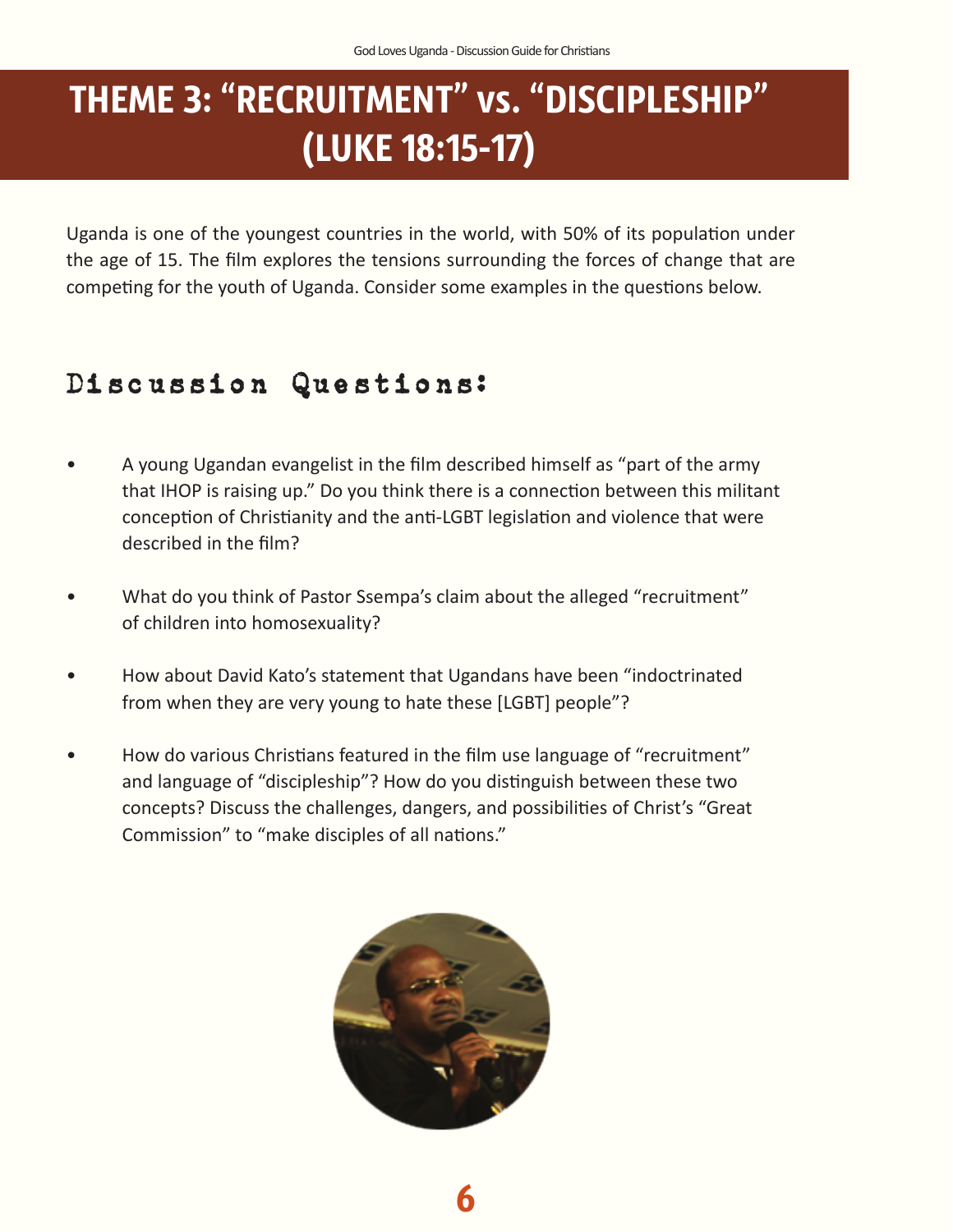# Conclusion

*At one point in the film, Rev. Kayanja states:* 

"Whatever you see here is the fruit of American labor."



*His words ominously foreshadow the film's description of Dr. Scott Lively's campaign against LGBT rights in Uganda. This campaign resulted in a lawsuit being filed against Dr. Lively in US courts for violating international human rights law by inciting hatred towards LGBT persons.* 

# Discussion Questions:

- What is the relationship between your faith and your understanding of human rights? In what ways can you and your church community support efforts for human rights, particularly in Uganda?
- Has the film given you ideas for how to constructively engage those who have differing theological or ethical views on the issues discussed in the film? If so, how? If not, why?
- Has *God Loves Uganda* challenged how you or your congregation will engage international relationships, partnerships, or missions? In what way(s)?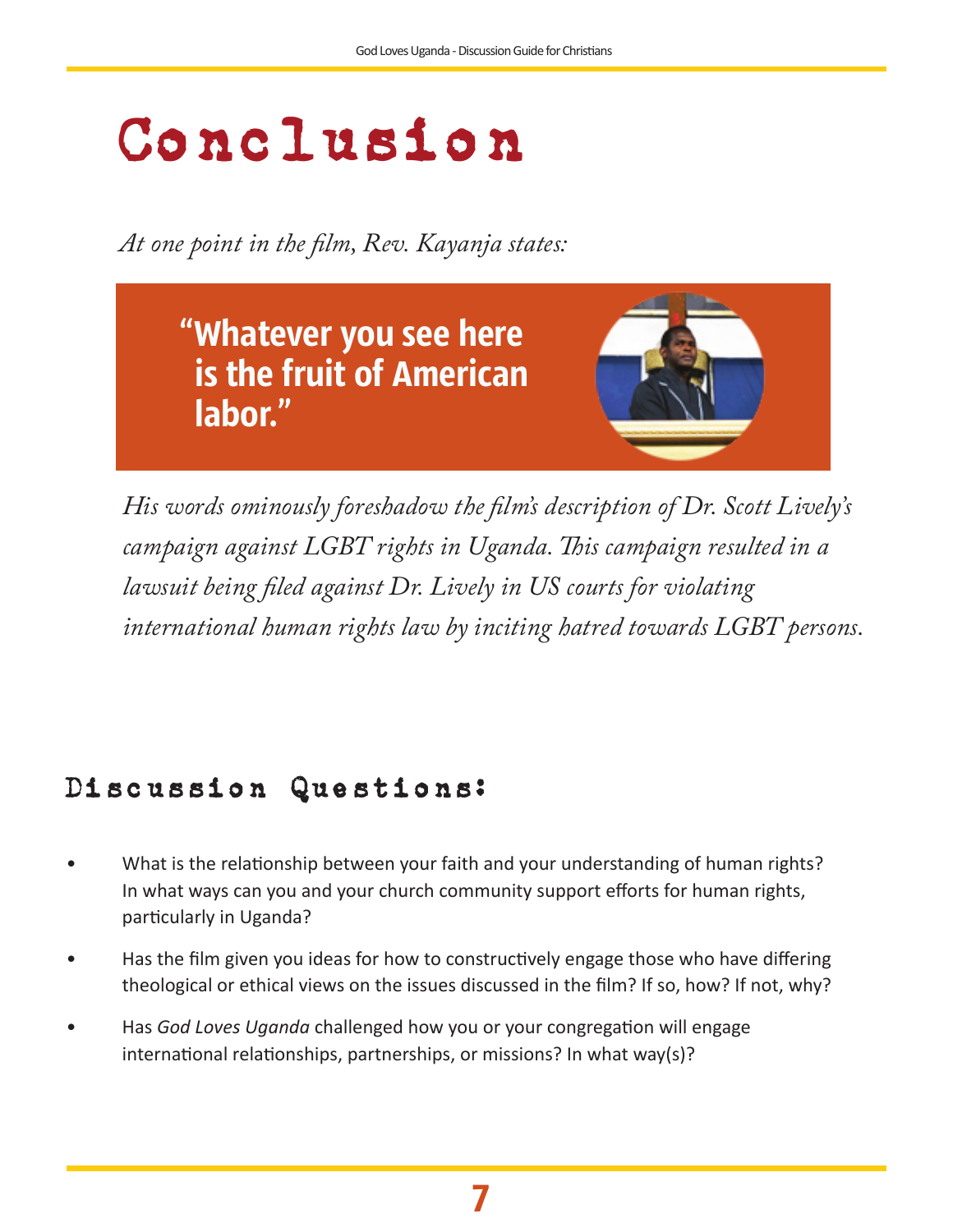#### Closing Prayer

We welcome you to conclude your discussion with this short prayer.

*Christ, who was killed unjustly. Christ, who is found among those we often scorn. Christ, who taught us that our own sin is a plank in our eye.*

*Christ, who calls us to put down our stones. We confess that we are too often deaf to the cries of those who suffer. We confess that we are too often blind to the pain of those we neglect. We confess that we too often see only the speck in our neighbor's eye. We confess that we are still holding on to our stones. May we have our ears opened. May we see with new eyes. May we offer grace, as it has been offered to us. May we grow in love, which binds all things together in perfect harmony. Amen.*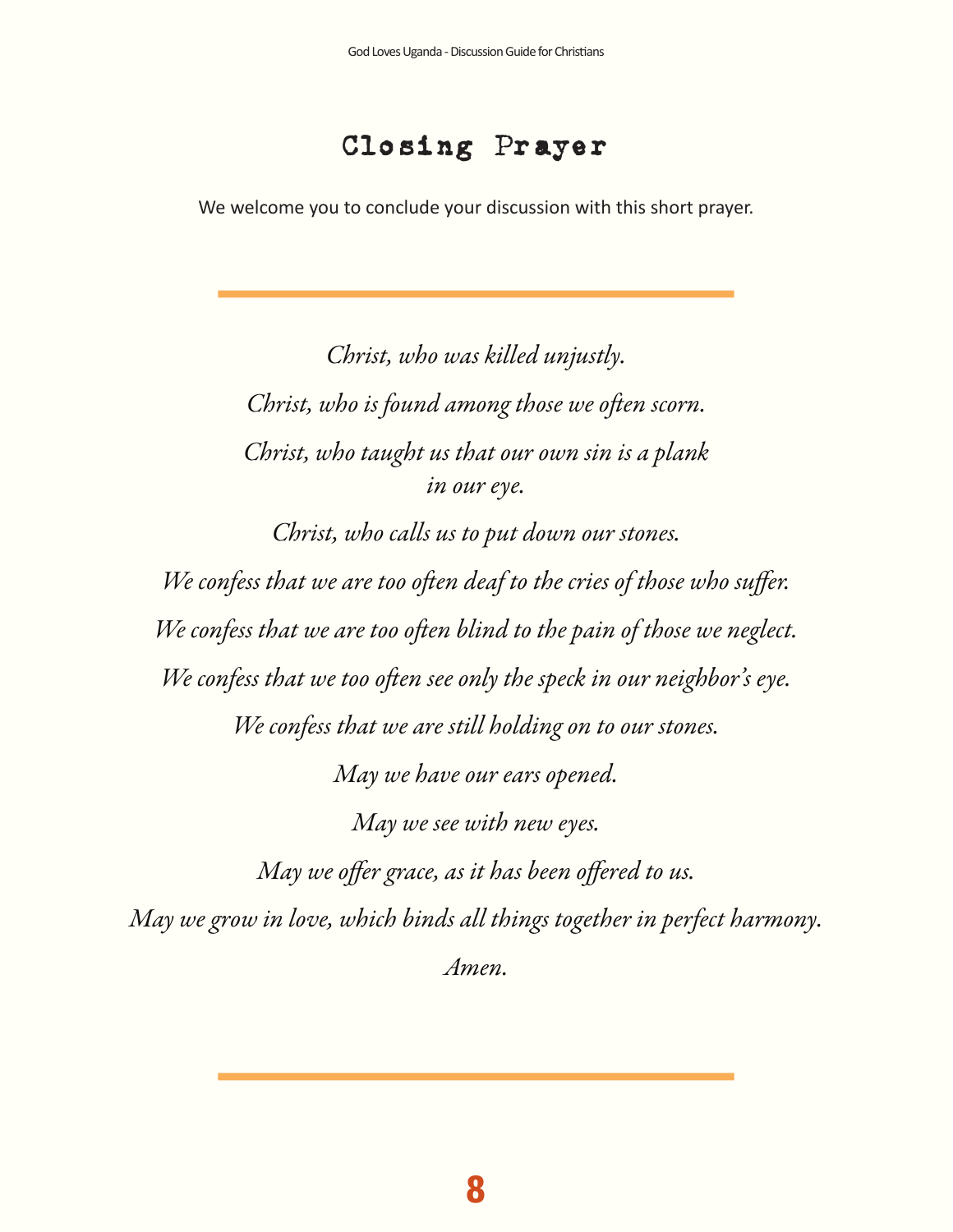"We are different. Some are tall. Some are short like myself. Some are big, some are thin.

But we should respect each other. And we start this when we are still young.

If you teach your child to love other people when he is young, he'll grow up loving them.

But if you say he should not care about other people, he'll also not care as he grows up.

So my friends, our school should build on working together with people although they may be different. Love one another, as God loves us. God bless you. Thank you."

BISHOP CHRISTOPHER SENYONJO *in God Loves Uganda*